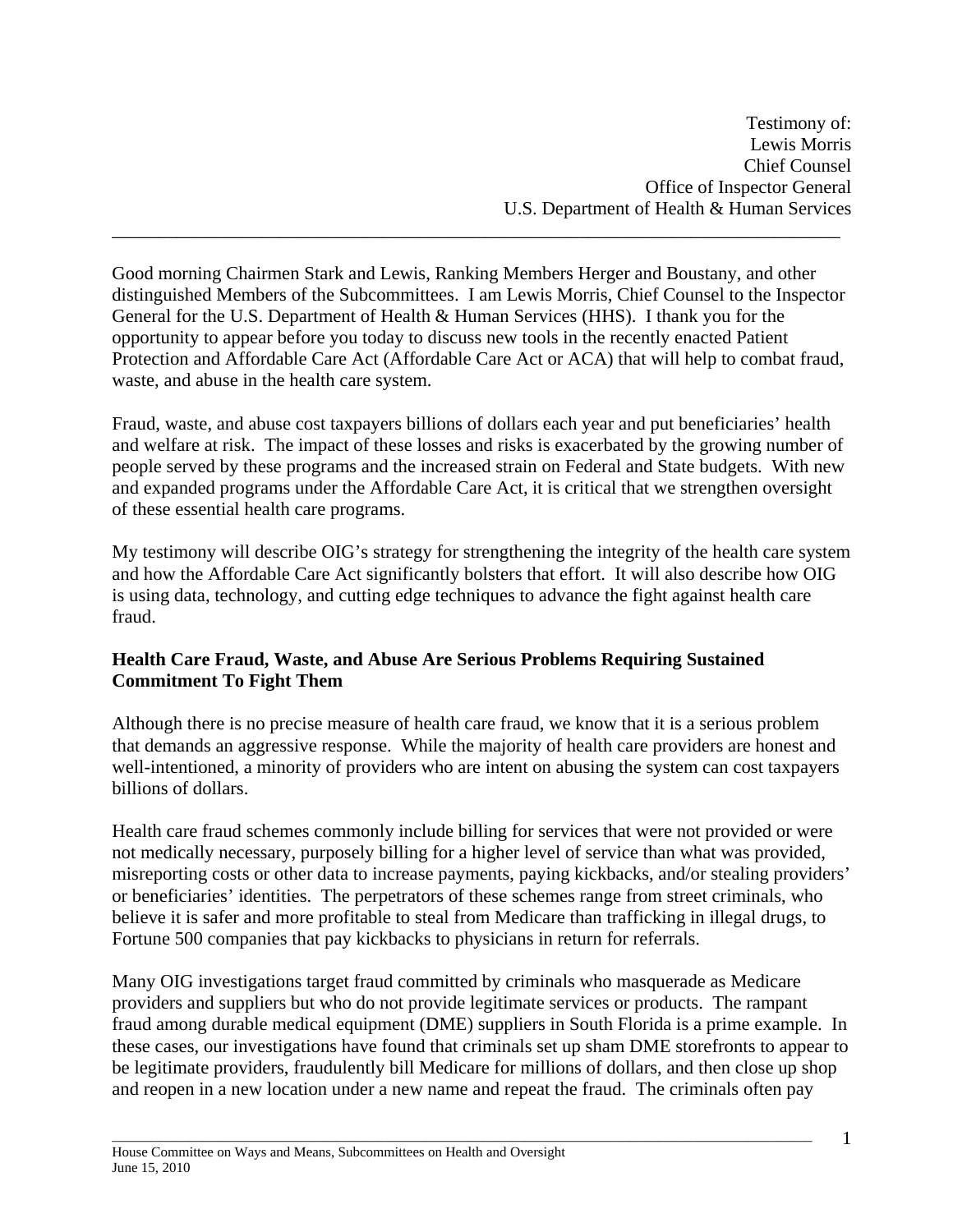kickbacks to physicians, nurses and even patients to recruit them as participants in the fraud scheme.

The Medicare program is increasingly infiltrated by violent criminals, and our investigations are also finding an increase in sophisticated and organized criminal networks. For example, in Los Angeles in 2008, six men were charged with running an organized crime ring that stole nearly \$2 million from Federal and private insurers. These criminals stole money from Medicare and other insurers by stealing the identities of legitimate providers and then funneled these funds into other criminal enterprises, including illegal drug rings. During the arrests in these cases, investigators seized weapons and ammunition, including assault rifles, submachine guns, and handguns, as well as bulletproof vests.

Some fraud schemes are viral, i.e., schemes are replicated rapidly within geographic and ethnic communities. Health care fraud also migrates: as law enforcement cracks down on a particular scheme, the criminals may shift the scheme (e.g., suppliers fraudulently billing for DME have shifted to fraudulent billing for home health services) or relocate to a new geographic area. To combat this fraud, the Government's response must also be swift, agile, and organized.

Health care fraud is not limited to blatant fraud by career criminals and sham providers. Major corporations such as pharmaceutical and medical device manufacturers and institutions such as hospitals and nursing facilities have also committed fraud, sometimes on a grand scale. OIG has a strong record of investigating these corporate and institutional frauds, which often involve complex billing frauds, kickbacks, accounting schemes, illegal marketing, and physician selfreferral arrangements. In addition, we are seeing an increase in quality-of-care cases involving allegations of substandard care.

Waste of funds and abuse of the health care programs also cost taxpayers billions of dollars. In fiscal year (FY) 2009, the Centers for Medicare & Medicaid Services (CMS) estimated that overall, 7.8 percent of the Medicare fee-for-service claims it paid (\$24.1 billion) did not meet program requirements. Although these improper payments do not necessarily involve fraud, the claims should not have been paid. For our part, OIG reviews claims for specific services, based on our assessments of risk, to identify improper payments. For example, an OIG audit uncovered \$275.3 million in improper Medicaid payments (Federal share) from 2004 to 2006 for personal care services in New York City. As another example, an OIG evaluation of payments for facet joint injections (a pain management treatment) found that 63 percent of these services allowed by Medicare in 2006 did not meet program requirements, resulting in \$96 million in improper payments.

OIG's work has also demonstrated that Medicare and Medicaid pay too much for certain services and products and that aligning payments with market costs could produce substantial savings. For example, in 2007, OIG reported that Medicare reimbursed suppliers for pumps used to treat pressure ulcers and wounds based on a purchase price of more than \$17,000, but that suppliers paid, on average, approximately \$3,600 for new models of these pumps. Likewise, in 2006, Medicare allowed approximately \$7,200 in rental payments over 36 months for an oxygen concentrator that cost approximately \$600 to purchase. Beneficiary coinsurance alone for renting an oxygen concentrator for 36 months exceeded \$1,400 (more than double the purchase price).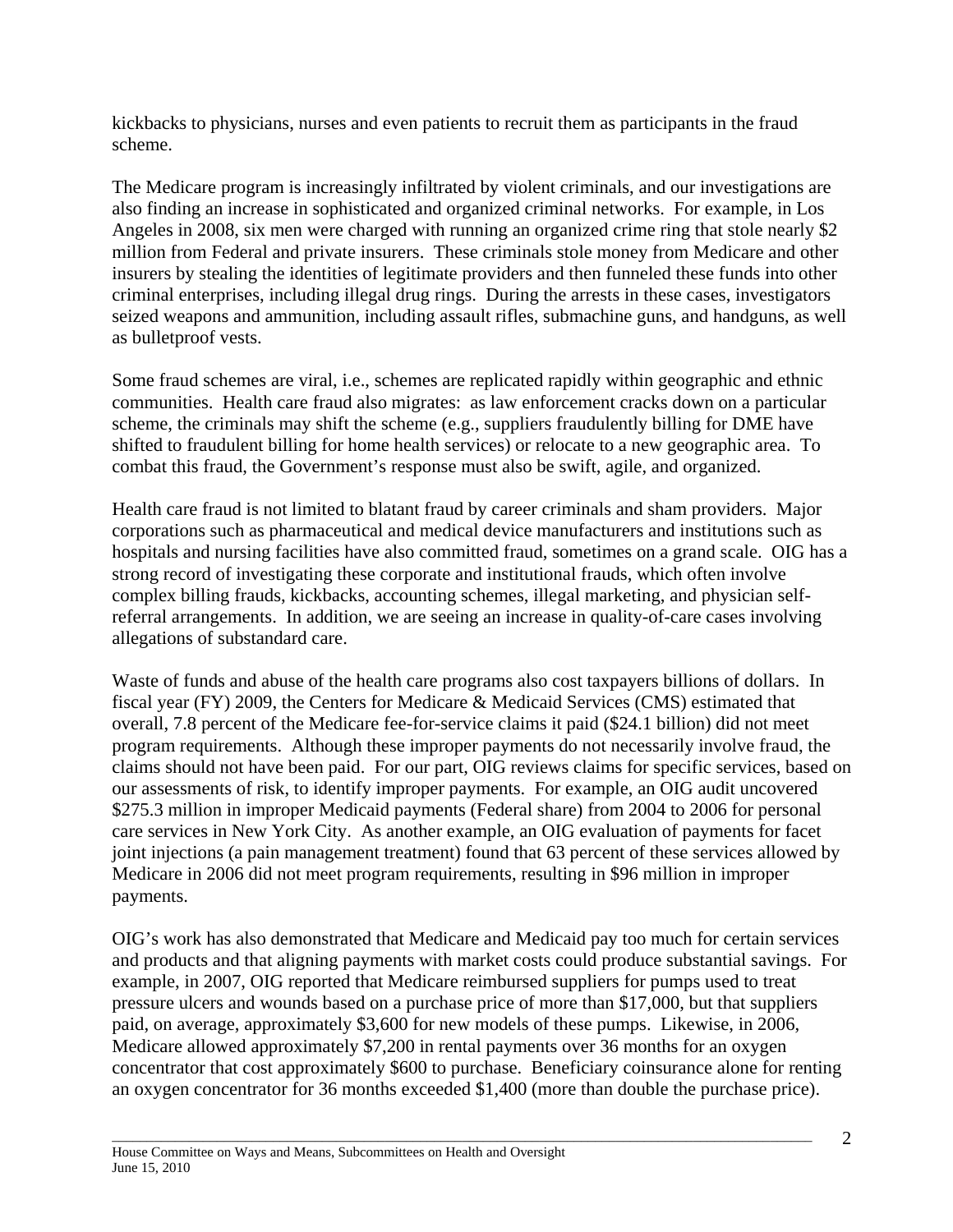# **OIG's Five-Principle Strategy Combats Health Care Fraud, Waste, and Abuse**

Combating health care fraud requires a comprehensive strategy of prevention, detection, and enforcement. OIG has been engaged in the fight against health care fraud, waste, and abuse for more than 30 years. Based on this experience and our extensive body of work, we have identified five principles of an effective health care integrity strategy.

1. Enrollment: Scrutinize individuals and entities that want to participate as providers and suppliers prior to their enrollment or reenrollment in the health care programs.

2. Payment: Establish payment methodologies that are reasonable and responsive to changes in the marketplace and medical practice.

3. Compliance: Assist health care providers and suppliers in adopting practices that promote compliance with program requirements.

4. Oversight: Vigilantly monitor the programs for evidence of fraud, waste, and abuse.

5. Response: Respond swiftly to detected fraud, impose sufficient punishment to deter others, and promptly remedy program vulnerabilities.

OIG uses these five principles in our strategic work planning to assist in focusing our audit, evaluation, investigative, enforcement, and compliance efforts most effectively. These broad principles also underlie the specific recommendations that OIG makes to HHS and Congress. The Affordable Care Act includes provisions that reflect these program integrity principles and that we believe will promote the prevention and detection of fraud, waste, and abuse in the health care system.

# **The Affordable Care Act Enhances Health Care Oversight and Enforcement Activities**

The breadth and scope of health care reform alter the oversight landscape in many critical respects, and as a result OIG will assume a range of expanded oversight responsibilities. The ACA provides us with expanded law enforcement authorities, opportunities for greater coordination with other Federal agencies, and enhanced funding for the Health Care Fraud and Abuse Control (HCFAC) program. In addition, new authorities for the Secretary and new requirements for health care providers, suppliers, and other entities will also promote the integrity of the Medicare, Medicaid, and other Federal health care programs. The following are a few examples of how the ACA will strengthen our oversight and enforcement efforts.

## *Effective use of data and ensuring the integrity of information are critical to the success of the Government's anti-fraud efforts.*

Provisions in section 6402 of the Affordable Care Act will enhance OIG's effectiveness in detecting fraud, waste, and abuse by expanding OIG's access to and uses of data for conducting oversight and law enforcement activities. For example, section 6402 exempts OIG from the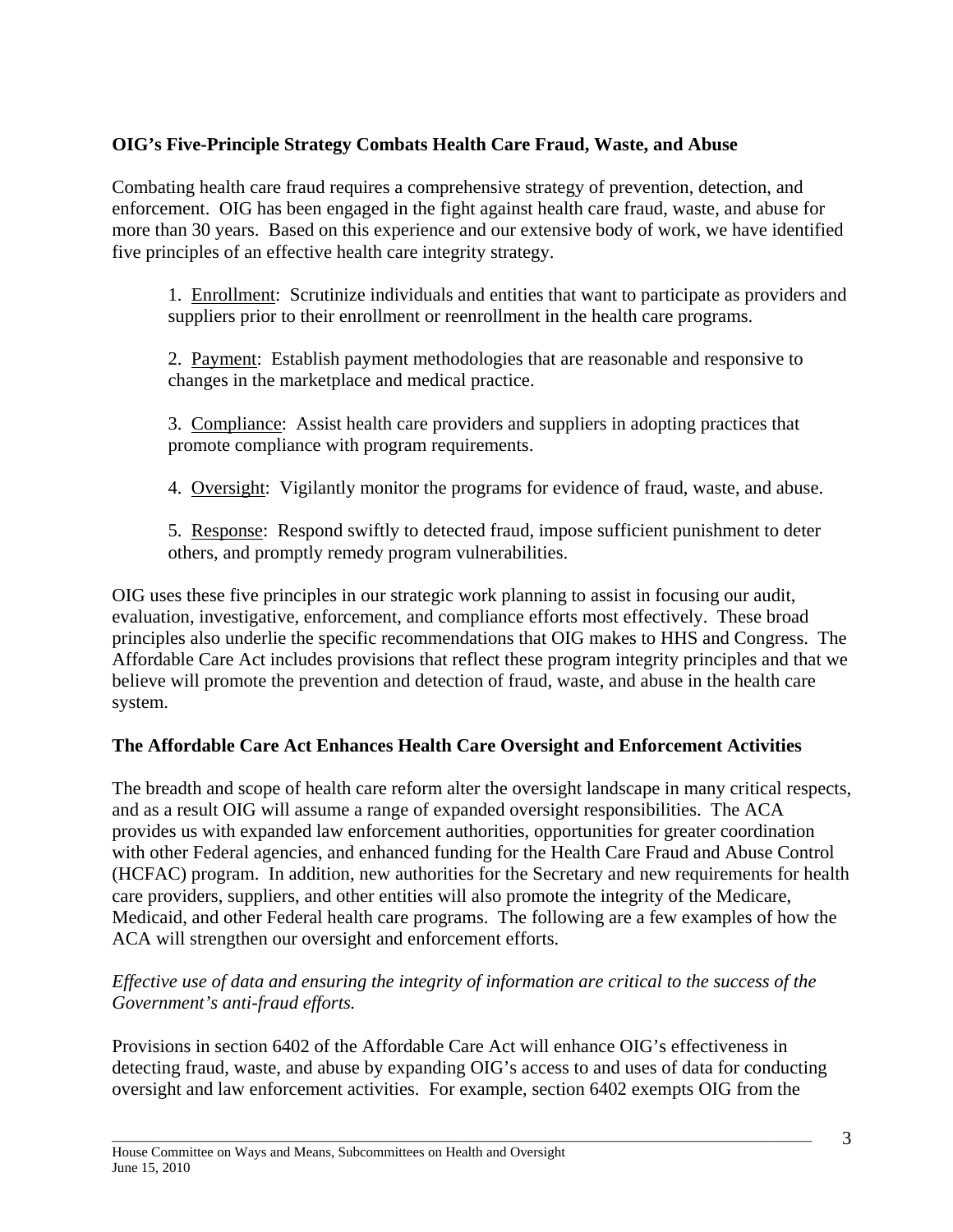prohibitions against matching data across programs in the Computer Matching and Privacy Protection Act and authorizes OIG to enter into data sharing agreements with the Social Security Administration (SSA).

The law also requires the Department to expand CMS's integrated data repository (IDR) to include claims and payment data from Medicaid, the Veterans Administration, the Department of Defense, the Social Security Administration and the Indian Health Service and fosters data-matching agreements among Federal agencies. These agreements will make it easier for the Federal Government to help detect fraud, waste, and abuse.

Further, the ACA recognizes the importance of law enforcement access to data. Access to "realtime" claims data – that is, as soon as the claim is submitted to Medicare – is especially critical to identifying fraud as it is being committed. Timely data are also essential to our ability to respond with agility as criminals shift their schemes and locations to avoid detection. We have made important strides in obtaining data more quickly and efficiently, and the Affordable Care Act will further those efforts.

In addition to access to claims data, access to records and other information is critical to our mission. Pursuant to section 6402 of the ACA, OIG may, for purposes of protecting Medicare and Medicaid integrity, obtain information from additional entities – such as providers, contractors, subcontractors, grant recipients, and suppliers – directly or indirectly involved in the provision of medical items or services payable by any Federal program. This expanded authority will enable OIG to enhance our oversight of the Medicare and Medicaid programs. For example, OIG audits of Part D payments can now follow the documentation supporting claims all the way back to the prescribing physicians.

Ensuring the integrity of information is also crucial, and the Affordable Care Act provides new accountability measures toward this end. For example, section 6402 authorizes OIG to exclude from the Federal health care programs entities that provide false information on any application to enroll or participate in a Federal health care program. The ACA also provides new civil monetary penalties for making false statements on enrollment applications; knowingly failing to repay an overpayment; and failing to grant timely access to OIG for investigations, audits, or evaluations.

## *The Affordable Care Act provides the Secretary with new authorities and imposes new requirements that are consistent with OIG's health care integrity strategy and recommendations.*

In addition to promoting data access and integrity, health care reform includes numerous program integrity provisions that support an effective health care integrity strategy. Consistent with the OIG's five-principle strategy, these include authorities and requirements to strengthen provider enrollment standards; promote compliance with program requirements; enhance program oversight, including requiring greater reporting and transparency; and strengthen the Government's response to health care fraud and abuse.

Section 6401 of ACA requires the Secretary to establish procedures for screening providers and suppliers participating in Medicare, Medicaid, and the Children's Health Insurance Program (CHIP). The Secretary is to determine the level of screening according to the risk of fraud, waste,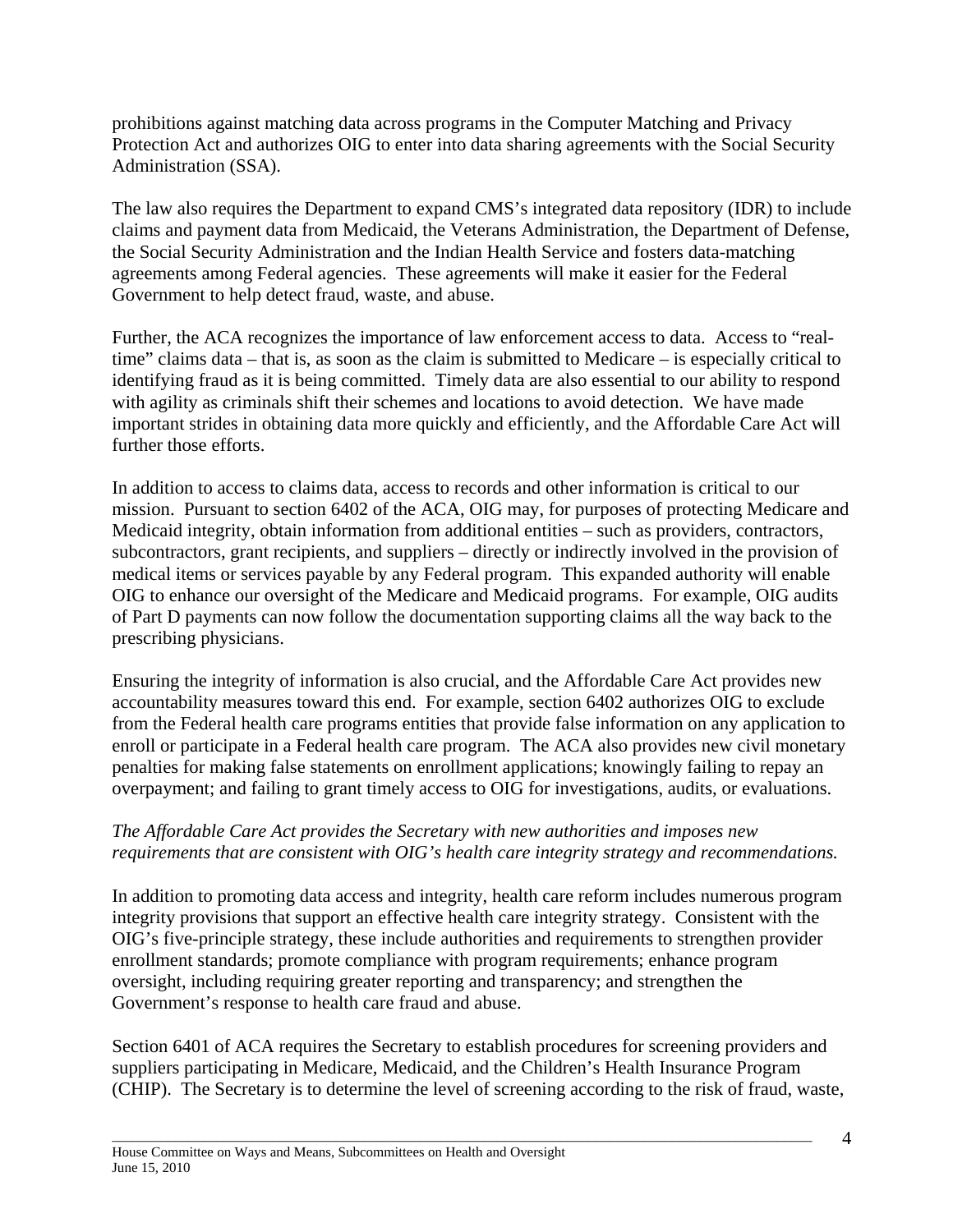and abuse with respect to each category of provider or supplier. At a minimum, providers and suppliers will be subject to licensure checks. The ACA also authorizes the Secretary to impose additional screening measures based on risk, including fingerprinting, criminal background checks, multi-State database inquiries, and random or unannounced site visits. These provisions address significant vulnerabilities that OIG has identified in Medicare's enrollment standards and screening of providers and are consistent with recommendations that we have made to prevent unscrupulous providers and suppliers from participating in Medicare.

Health care providers and suppliers must be our partners in ensuring the integrity of Federal health care programs and should adopt internal controls and other measures that promote compliance and prevent, detect, and respond to health care fraud, waste, and abuse. OIG dedicates significant resources to promoting the adoption of compliance programs and encouraging health care providers to incorporate integrity safeguards into their organizations as an essential component of a comprehensive antifraud strategy. For example, starting later this year, OIG will conduct compliance training programs for providers, compliance professionals, and attorneys. This compliance training will bring together representatives from Federal and State agencies to address local provider, legal, and compliance communities. The training will focus on methods to identify fraud risk areas and compliance best practices so that providers can strengthen their own compliance efforts and more effectively identify and avoid illegal schemes that may be targeting their communities.

The Affordable Care Act authorizes the Secretary to require providers and suppliers to adopt, as a condition of enrollment, compliance programs that meet a core set of requirements, to be developed in consultation with OIG. In addition, the ACA requires skilled nursing facilities and nursing facilities to implement compliance and ethics programs, also in consultation with OIG. These new requirements are consistent with OIG's longstanding view that well-designed compliance programs can be an effective tool for promoting compliance and preventing fraud and abuse. These provisions are also consistent with recent developments in States that have made compliance programs mandatory for Medicaid providers.

Consistent with OIG recommendations, the ACA also facilitates and strengthens program oversight by increasing transparency and reporting requirements. The new transparency requirements will shine light on financial relationships and potential conflicts of interest between health care companies and the physicians who prescribe their products and services. Specifically, section 6002 requires all U.S. manufacturers of drug, device, biologics, and medical supplies covered under Medicare, Medicaid, or CHIP to report information related to payments and other transfers of value to physicians and teaching hospitals. This information will be made available on a public Web site. The types of payments subject to disclosure have been the source of conflicts of interest and, in some cases, part of illegal kickback schemes in many of OIG's enforcement cases. OIG already includes similar disclosure requirements in our corporate integrity agreements with pharmaceutical manufacturers as part of the settlement of these cases. The requirement of public disclosure of these payments will help the Government, as well as the health care industry and the public, to monitor relationships and should have a sentinel effect to deter kickbacks and other inappropriate payment relationships.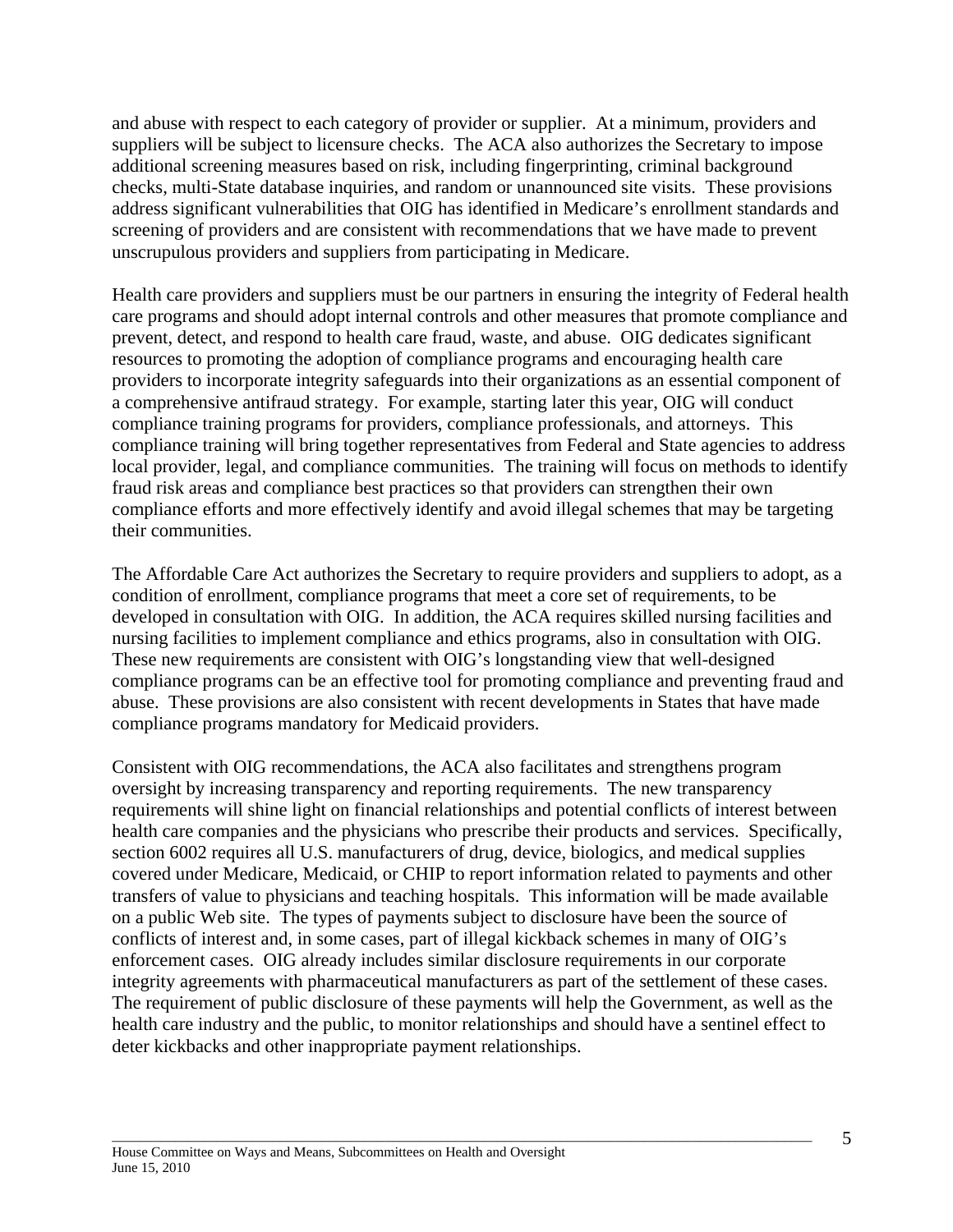The quality of care in nursing homes also may improve with the increased transparency required by the Affordable Care Act. Section 6101 requires nursing facilities and skilled nursing facilities to report ownership and control relationships. Disclosure of these relationships is critical to facilitating better oversight of and responding to quality of care and other issues. Historically, law enforcement has struggled to determine responsibility within an organization's management structure. We have had to resort to resource-intensive and time-consuming investigative and auditing techniques to determine the roles and responsibilities of various management companies that are affiliated with a single nursing facility. Establishing accountability is challenging in part because corporations sometimes intentionally construct byzantine structures that obscure responsible parties from view. OIG has seen a variety of methods used to conceal true ownership, including establishing shell corporations, creating limited liability companies (LLC) to manage operations of individual homes, creating LLCs for real estate holdings, and creating affiliated corporations to lease and sublease among the various inter-owned corporations. The new requirements for disclosure of ownership and control interests will help ensure that corporate owners and investment companies that own nursing homes will no longer be able to provide substandard care, deny responsibility, and leave underfunded shell companies to take the blame.

Additional transparency provisions in the ACA will shine light on the administration of the Medicare and Medicaid programs. Section 6402 will require Medicare and Medicaid program integrity contractors to provide performance statistics, including the number and amount of overpayments recovered, number of fraud referrals, and the return on investment of such activities, to the Inspector General and the Secretary. This latter requirement is consistent with OIG's call for greater accountability in the performance and oversight of CMS' program integrity contractors.

In addition to strengthening the Government's ability to detect fraud and abuse, the Affordable Care Act strengthens the Government's ability to respond rapidly to health care fraud and hold perpetrators accountable. For example, it expressly authorizes the Secretary, in consultation with OIG, to suspend payments to providers based on credible evidence of fraud. Significantly, the ACA also increases criminal penalties under the Federal Sentencing Guidelines for Federal health care offenses and expands the types of conduct constituting Federal health care fraud offenses under Title 18 of the United States Code. Put simply, criminals who commit health care fraud are going to be cut off from the Medicare Trust Funds faster, serve longer prison terms, and face larger criminal fines.

Each of these integrity provisions advances the fight against fraud, waste, and abuse. Further, we expect that the combined impacts of these new program integrity measures will be greater than the sum of the parts. Preventing unscrupulous providers and suppliers from gaining access to the health care programs and beneficiaries is the first step in an integrated integrity strategy. Requiring compliance programs and providing guidance helps to ensure that those permitted to participate in the programs do not run afoul of the law or program requirements. Expanded oversight and reporting requirements will help the Government, industry, and the public monitor the programs and identify potential fraud, waste, and abuse more quickly and effectively. In combination, the ACA's new enforcement authorities and tools will help change the calculus undertaken by criminals when deciding whether to target Medicare and Medicaid by increasing the risk of prompt detection and the certainty of punishment.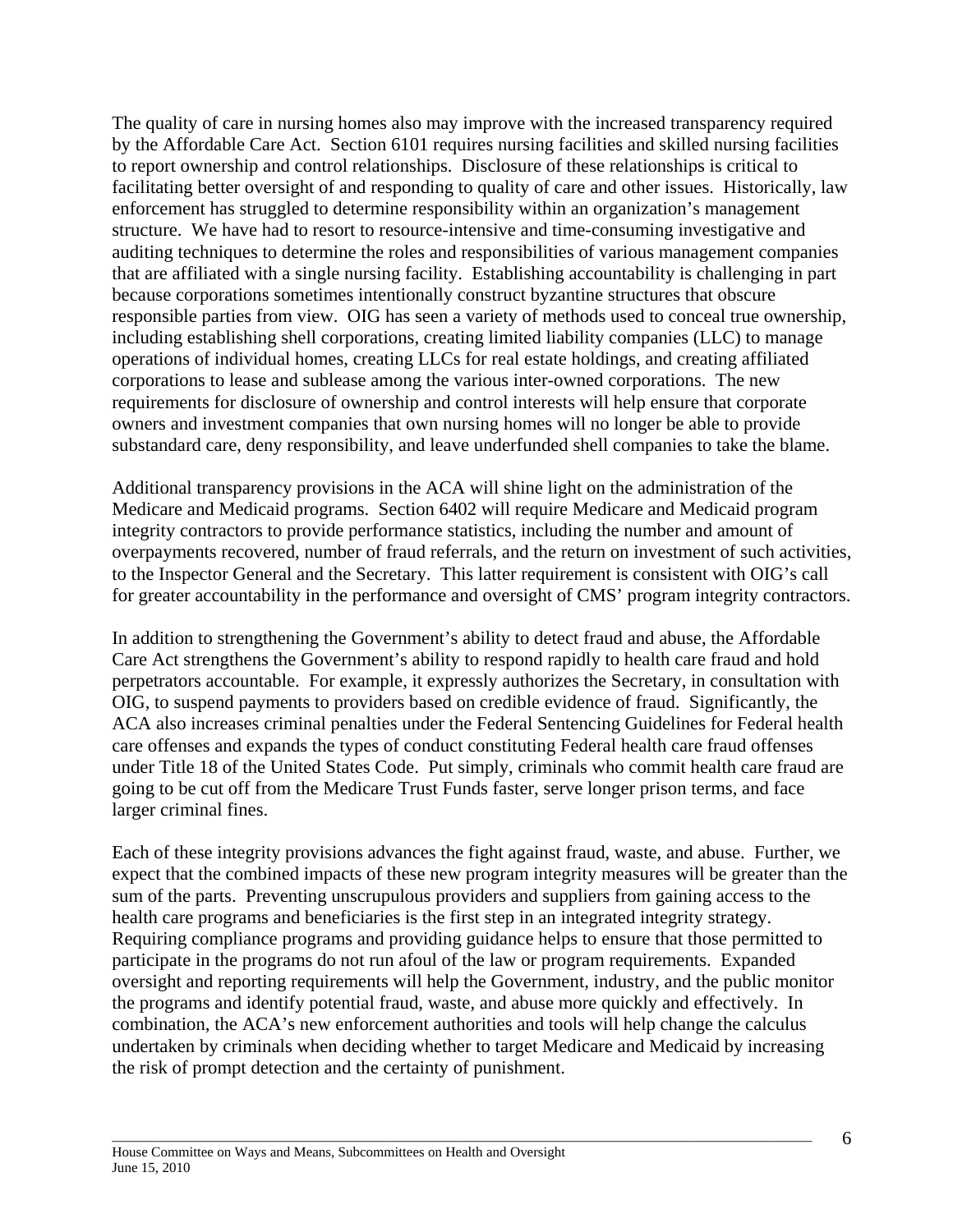#### *Funding of the Health Care Fraud and Abuse Control Program is vital to the fight against fraud, waste, and abuse.*

In addition to providing new authorities and enforcement tools, the Affordable Care Act provides critical new funding that will enable OIG to expand and strengthen current enforcement and oversight efforts to combat fraud, waste, and abuse.

The HCFAC program is a comprehensive effort, under the joint direction of the Attorney General and the Secretary of HHS, acting through OIG, designed to coordinate Federal, state and local law enforcement activities with respect to health care fraud and abuse. The HCFAC program provides OIG's primary funding stream to finance anti-fraud activities such as:

- $\triangleright$  support of Criminal and Civil False Claims Act investigations and enforcement;
- $\triangleright$  support of administrative enforcement activities;
- $\triangleright$  evaluations of Medicare contractor operations;
- $\triangleright$  Medicare and Medicaid reimbursement for prescription drugs and other issues;
- $\triangleright$  audits of payments to hospitals, home health agencies, Medicare Advantage plans, and Medicare Part D plans;
- $\triangleright$  expansion of our use of technology and innovative data analysis to enhance our oversight and enforcement activities;
- $\triangleright$  monitoring of providers under corporate integrity agreements;
- $\geq$  issuance of advisory opinions and other guidance to the health care industry; and
- $\triangleright$  establishment of Medicare Fraud Strike Force teams;<sup>[1](#page-6-0)</sup>

From its inception in 1997 through 2009, HCFAC Program activities have returned more than \$15.6 billion to the Federal Government through audit and investigative recoveries, with a return on investment of more than \$4 for every \$1 invested in OIG, DOJ, and FBI investigations, enforcement, and audits.<sup>[2](#page-6-1)</sup> HCFAC-funded activities have a further sentinel effect, which is not captured in this return-on-investment calculation. HCFAC-funded activities are a sound investment, and HHS and DOJ are receiving vital new HCFAC funding – \$10 million per year for 10 years in FYs 2011–2020 in ACA, and an additional \$250 million spread across FY 2011–2016 in the Health Care and Education Reconciliation Act of 2010. With our share of this critical new funding, OIG will expand our Medicare and Medicaid investigations, audits, evaluations, enforcement, and compliance activities to support our health care program integrity efforts.

# **New Health Care Delivery Models Will Require New Approaches to Fighting Fraud**

Experience has taught us that how health care programs pay for services dictates how the programs are defrauded. For example, when Medicare pays on a fee-for-service basis, the incentive is to bill for excessive, unnecessary services. When the program pays on a capitated basis, the incentives are reversed; unethical providers stint on needed care. Health care reform

1

<span id="page-6-0"></span><sup>&</sup>lt;sup>1</sup> Medicare Fraud Strike Forces are a joint OIG-DOJ initiative used to fight concentrations of Medicare fraud in specific geographic "hot spots." Strike Force teams include special agents from OIG and FBI, DOJ prosecutors, and oftentimes State and local law enforcement officials. 2

<span id="page-6-1"></span> $2$  The \$4 to \$1 return on investment is a 3-year rolling average from 2006-2008, which is used to help account for the natural fluctuation in returns from investigative, enforcement, and audit activities.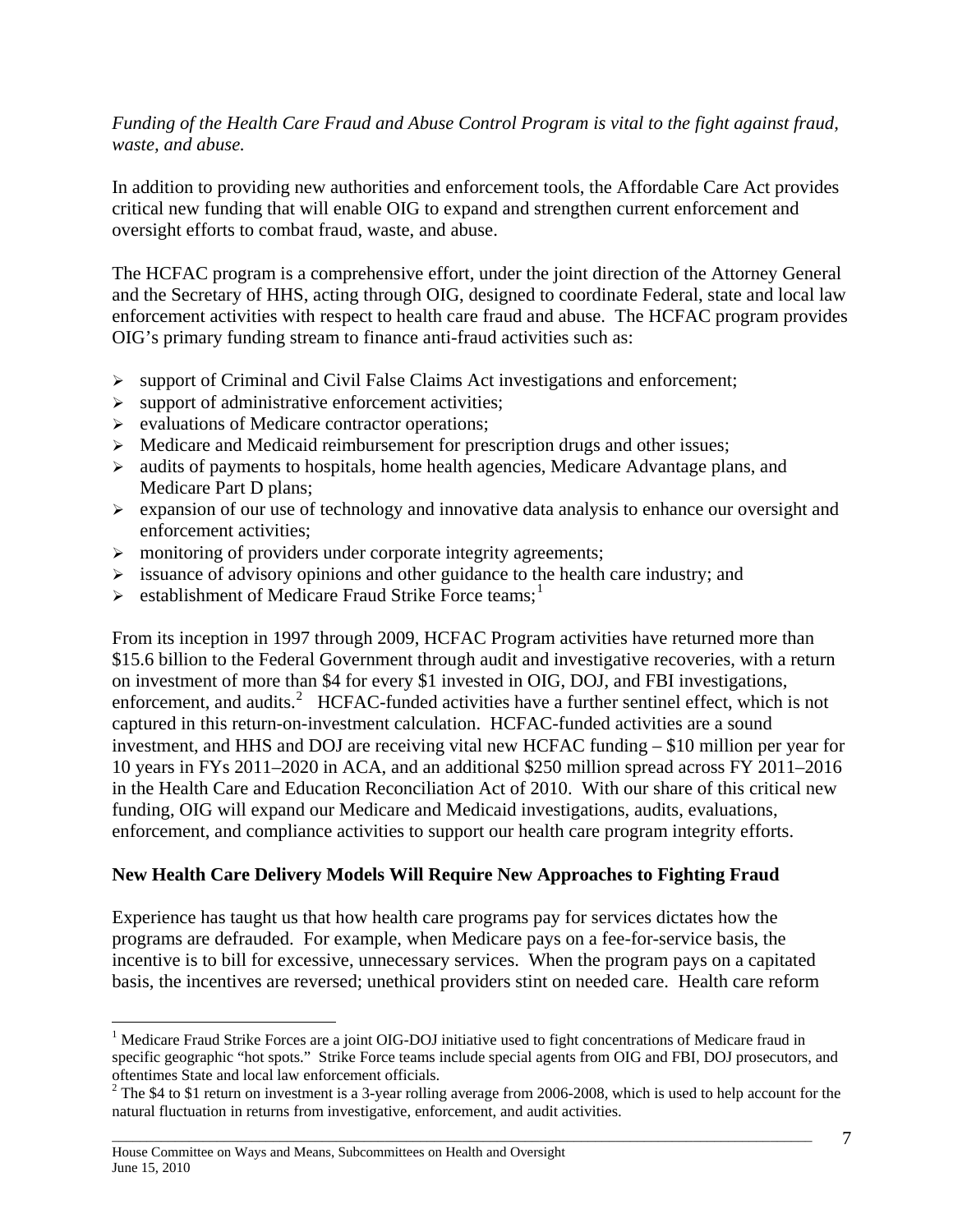legislation contains numerous provisions that encourage the evolution of delivery and payment models to improve quality and enhance efficiencies through greater integration, collaboration, and coordination among providers. These models include, for example, accountable care organizations, medical homes, gainsharing, and bundled payment systems. These new payment and delivery models will require a fresh examination of fraud and abuse risks.

As these new models develop in the health care market, the existing fraud and abuse laws will remain important fraud-fighting tools. However, some new arrangements may require new approaches to combating fraud, waste, and abuse. Moreover, depending on their design and operation, some new arrangements may pose different risks that will need to be addressed. These risks could include, for example, stinting on care, discrimination against sicker patients, misreporting quality and performance data, and gaming of payment windows to "double bill" for otherwise bundled services. Further, industry stakeholders have raised concerns that existing fraud and abuse laws designed to restrain the influence of money on medical decisionmaking may complicate or impede certain reforms because the fraud and abuse laws generally restrict economic ties between parties in a position to generate Federal health care program business for each other.

## **Innovative Use of Data Will Continue To Be Central to OIG's Program Integrity Efforts**

Health care fraud schemes have become more sophisticated and better able to morph quickly in response to anti-fraud initiatives. Innovative uses of information technology have dramatically enhanced OIG's ability to respond to this challenge. For example, OIG is capitalizing on technology to process and review voluminous electronic evidence obtained during our health care fraud investigations. Using Web-based investigative software, OIG analyzes large quantities of email or other electronic documents more efficiently and identifies associations among emails contained in multiple accounts based on content and metadata. This technology is enabling investigators to complete in a matter of days analysis that used to take months with traditional investigative tools. Recently, OIG expanded the impact of this cutting-edge technology by making it available to our law enforcement partners for use in joint investigations.

Efficient and effective analysis of claims data to detect fraud indicators also is shaping how we deploy our law enforcement resources. OIG is using data to take a more proactive approach to identifying suspected fraud. In 2009, OIG organized the multidisciplinary, multiagency Advanced Data Intelligence and Analytics Team (Data Team) to support the work of the Health Care Fraud Enforcement and Prevention Action Team (HEAT). The Data Team, composed of experienced OIG special agents, statisticians, programmers, and auditors and DOJ analysts, combines sophisticated data analysis with criminal intelligence gathered from special agents in the field to more quickly identify health care fraud schemes, trends, and geographic "hot spots." For example, the Data Team has identified locations where billing for certain services is more than 10 times the national average. The Data Team's analyses inform the deployment of Strike Force resources and selection of new locations to focus and leverage Government resources in the areas with concentrations of health care fraud. Medicare Fraud Strike Forces have been established in seven fraud hot spots – Miami, Los Angeles, Detroit, Houston, Brooklyn, Tampa, and Baton Rouge.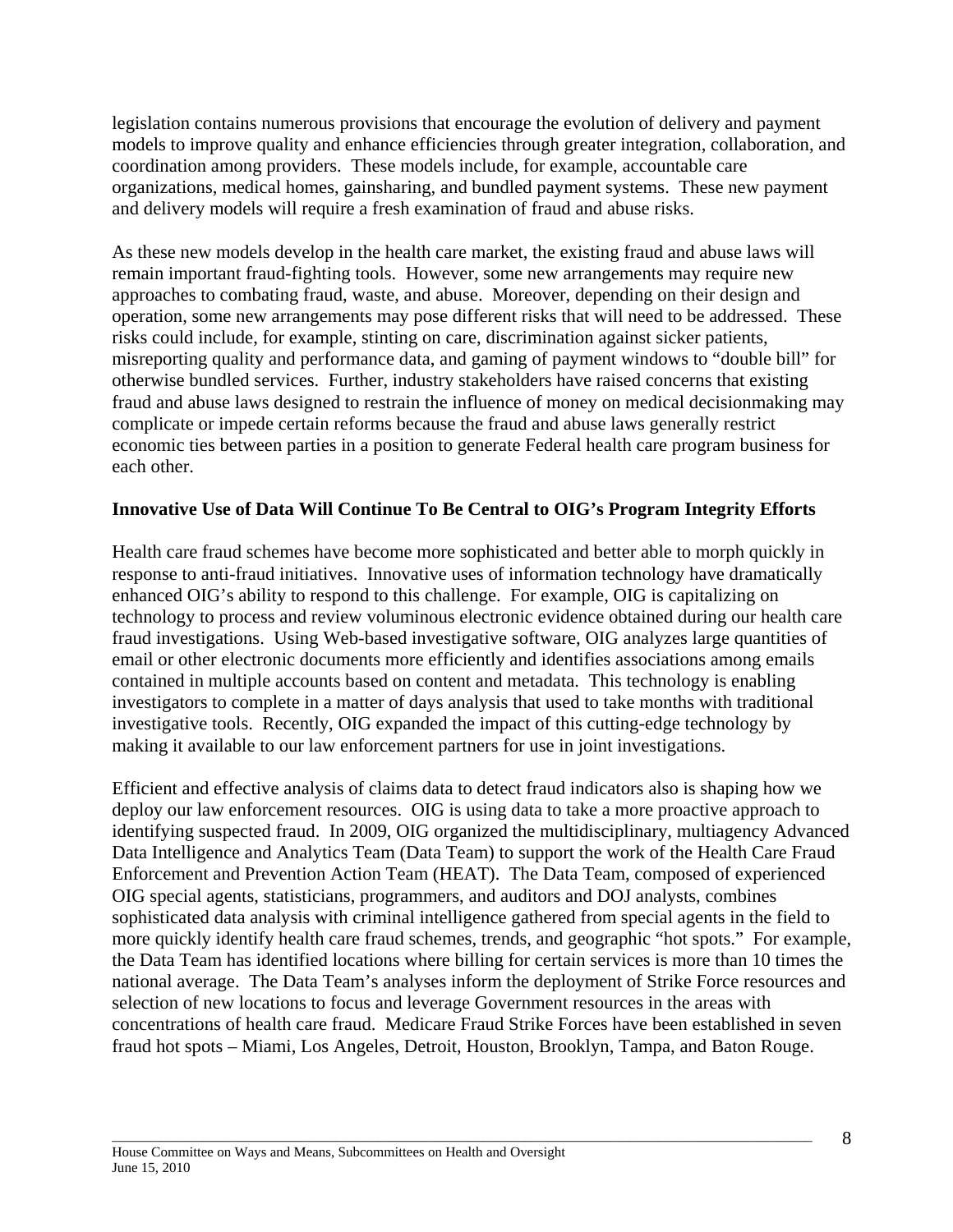As of May 31, 2010, our Strike Force efforts nationwide have charged over 550 defendants; obtained over 300 convictions; resulted in the sentencing of over 250 defendants; and secured over \$260 million in court-ordered restitutions, fines, and penalties. We believe that our Strike Forces also have had a marked sentinel effect. Though deterrence is difficult to quantify, we have empirical evidence that our data-driven Strike Force model for investigating and prosecuting health care fraud has resulted in reductions in improper claims to Medicare. Claims data showed that during the first 12 months of the Strike Force (March 1, 2007, to February 29, 2008), claim amounts submitted for DME in South Florida, a particularly hot spot for DME fraud, decreased by 63 percent to just over \$1 billion from nearly \$2.76 billion during the preceding 12 months.

OIG uses advanced data analytics and information technology in our evaluation and audit work as well as in our investigations. OIG program evaluators use empirical analyses to identify patterns of potential fraud and abuse and alert CMS to these findings so that it can take appropriate fraud prevention and oversight measures. For example, we recently analyzed all Medicare home health claims that were submitted and fully paid in 2008 to identify geographic areas that exhibited aberrant Medicare home health outlier payment patterns. Our analysis found that Miami-Dade County accounted for more home health outlier payments in 2008 than the rest of the Nation combined. We also found that 23 counties nationwide exhibited aberrant home health outlier payment patterns similar to that of Miami-Dade County but to a lesser extent. These findings demonstrate that home health services in Miami-Dade County, as well as other counties, warrant additional review as part of ongoing antifraud activities, such as HEAT.<sup>[3](#page-8-0)</sup>

OIG is currently conducting an analysis of national billing patterns of pharmacies, prescribers, and beneficiaries for Part D drugs in 2009. Using claims data, we will identify questionable patterns that may suggest drug diversion, billing for drugs not provided, and other types of fraud. We are conducting similar analyses for other services as well: ongoing work on outpatient therapy services and independent diagnostic testing facilities will identify high-utilization counties and providers and identify claims with unusual characteristics suggestive of fraud.

OIG is also using advanced data analysis techniques to monitor whether and how criminals are adapting their fraud schemes in response to the Government's program integrity efforts. For example, in the coming months, we will issue a report analyzing how utilization of two specific inhalation drugs may have changed in the wake of Medicare program integrity efforts targeting one, but not the other, of the two drugs. We are also using a combination of claims and sales data to determine whether the amount of the drug in question billed by South Florida suppliers and paid for by Medicare exceeded the total amount of the drug distributed for sale in the area. By using innovative data analysis to detect unusual patterns, OIG is able to target high-risk services and geographic regions and make recommendations to address systemic vulnerabilities.

To perform timely and independent audits and evaluations of the Medicare and Medicaid programs, OIG has established a data warehouse. By bringing data from CMS into OIG's servers, the data warehouse improves expediency by providing OIG staff with direct access to

 $\overline{a}$ 

<span id="page-8-0"></span><sup>3</sup> *Aberrant Medicare Home Health Outlier Payment Patterns in Miami-Dade County and Other Geographic Areas in 2008*. Issued December 2009. Available online at: <http://oig.hhs.gov/oei/reports/oei-04-08-00570.pdf>.